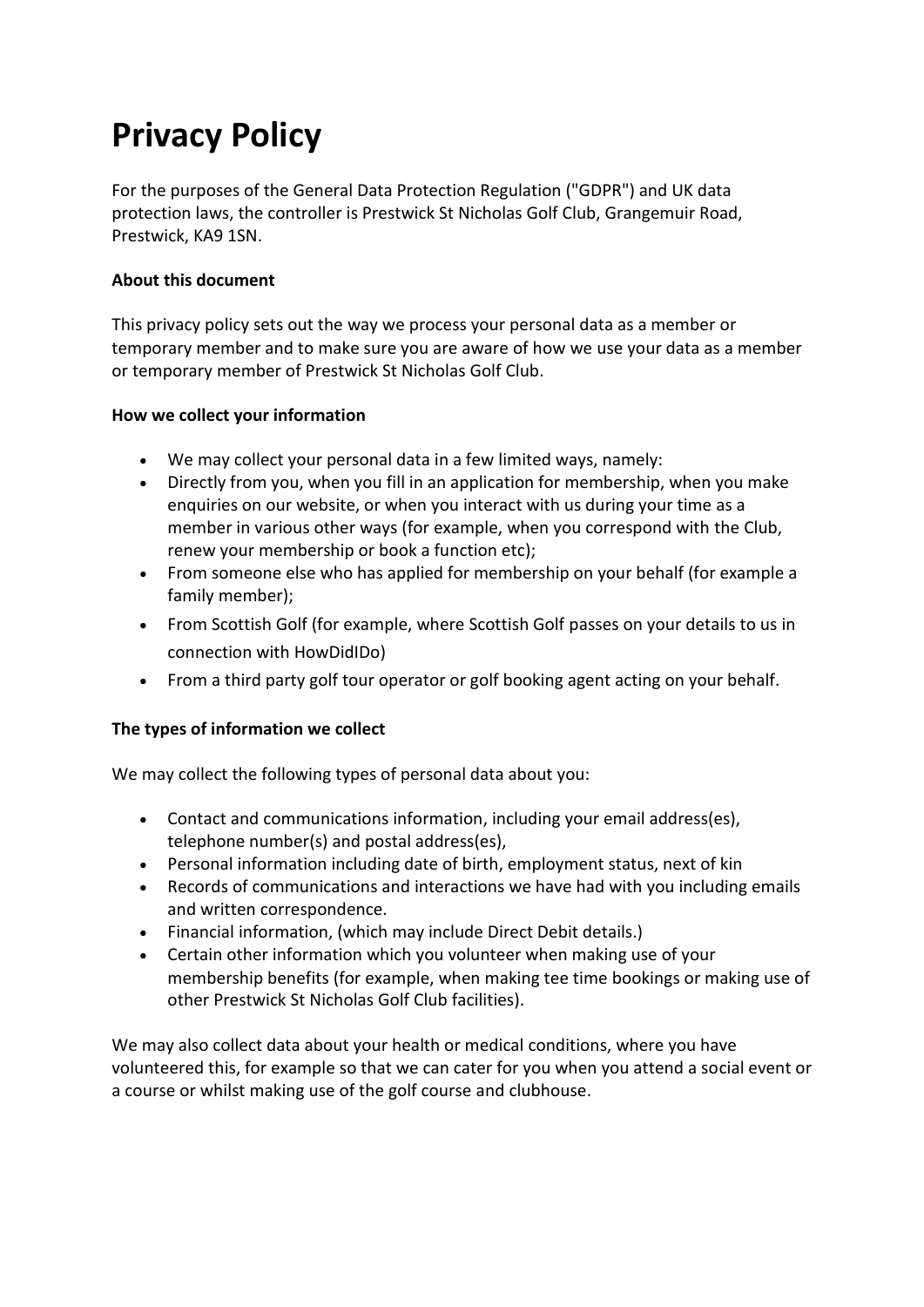## **How we use personal data**

Personal data provided to us will be used for the purposes set out at the time of collection and, where relevant, in accordance with any preferences you express.

More generally, we will use your personal data for the following purposes:

- Administration of Prestwick St Nicholas Golf Club membership, including: informing you about Prestwick St Nicholas Golf Club policies and rules, competitions, tee time availability, general meetings and social functions.
- Notifying you of the annual membership fees.
- Providing Prestwick St Nicholas Golf Club members with contact details of other members to facilitate team, competitive and social golf. This data must not be used for any other purpose by members, including for example by making commercial offers, promoting business interests or charitable activities.
- Research and statistical analysis about who is playing golf and /or attending social events or general meetings at Prestwick St Nicholas Golf Club;
- Communication about Prestwick St Nicholas Golf Club news and activities that we think may be of interest to you;
- Storing your details on the software platform we use for Prestwick St Nicholas Golf Club member management database, website and tee time booking system.
- Promoting Prestwick St Nicholas Golf Club and goods and services of relevant third parties (for example the Club Professional, Scottish Golf, the R&A) where we think this will be of interest to you;

# **Your marketing preferences**

We will always respect your wishes in respect of what type of communications you want to receive from us and how you want to receive them. There are some communications, however, that we need to send you regardless of your marketing preferences in order for us to fulfil our contractual obligations to you as a member of Prestwick St Nicholas Golf Club. Examples of these essential service communications are:

- Records of transactions, such as payment receipts or Direct Debit confirmations (as applicable).
- Membership related mailings such as your membership renewal reminder, notices of formal meetings and information about Clubhouse or course closures and holiday opening hours.

You are in control of how we communicate with you. You can decide not to receive periodic Newsletters, emails (although we may still use these for essential service communications) or other non-essential service communications and can update your choices and/or your contact details by contacting us

# E:mail: Secretary@prestwickstnicholas.com

Post: Managing Secretary, Prestwick St Nicholas golf Club, Grangemuir Road, Prestwick KA9 1SN.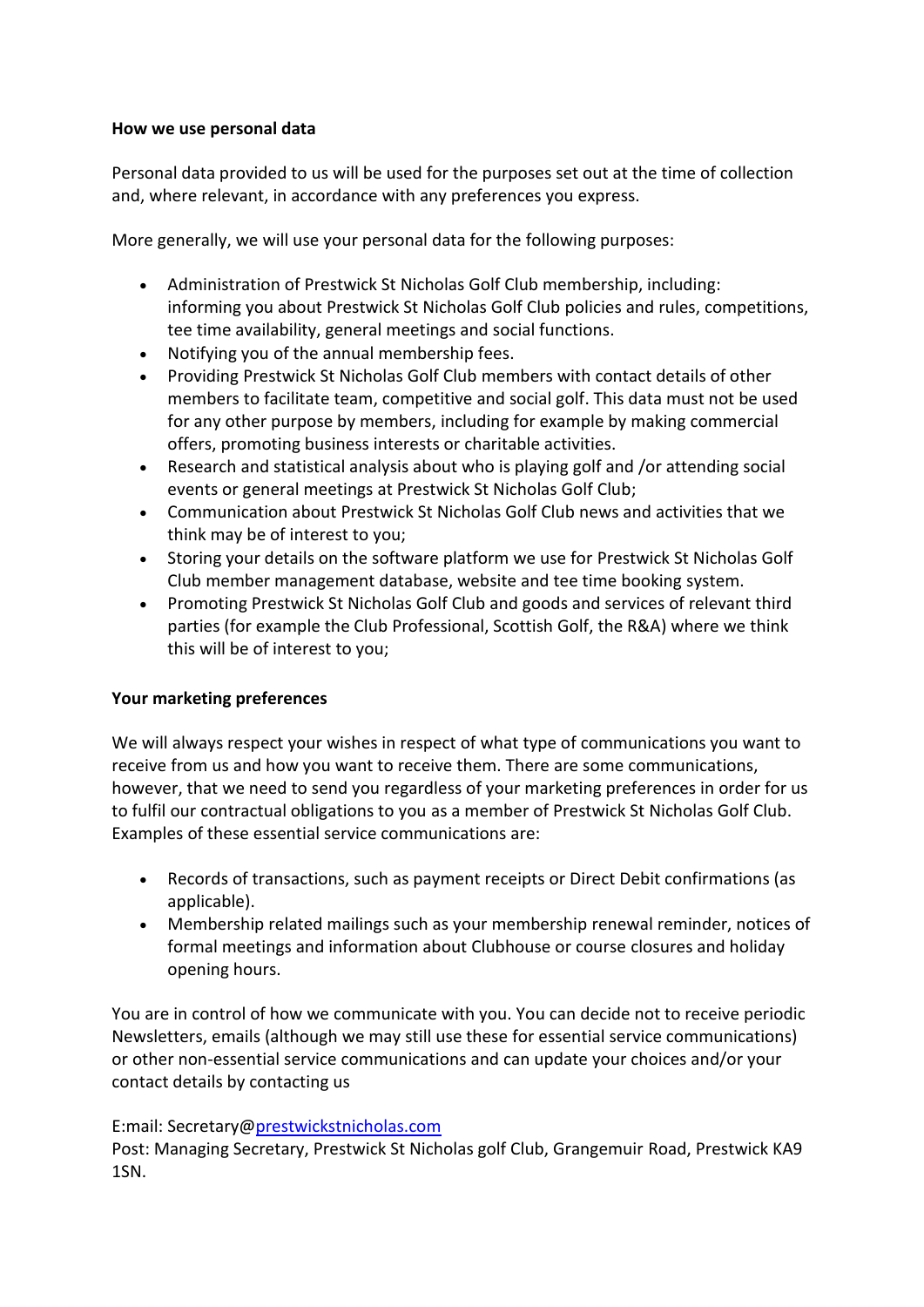## **Sharing your information with others**

We do not sell or share your personal data for other organisations to use other than as set out below.

Personal data collected and processed by us may be shared with the following third parties, where necessary:

- Our employees, Committee and Sub-Committee members for the purposes of administering your membership and giving you access to the membership benefits and services to which you are entitled
- Our contractors and suppliers, including the Club Professional and any provider of membership management services, tee booking and website services

## **How long your information is kept**

We keep your personal data only for as long as necessary for each purpose we use it. For most membership data, this means we retain it for so long as you remain a member or temporary member of Prestwick St Nicholas Golf Club and for a period of seven years thereafter for accounting purposes.

## **Your rights**

Under certain circumstances, by law you have the right to:

- Request access to your personal data (commonly known as a "data subject access request"). This enables you to receive a copy of the personal data we hold about you and to check that we are lawfully processing it.
- Request correction of the personal data that we hold about you. This enables you to have any incomplete or inaccurate information we hold about you corrected.
- Request erasure of your personal data. This enables you to ask us to delete or remove personal data where there is no good reason for us continuing to process it. You also have the right to ask us to delete or remove your personal data where you have exercised your right to object to processing (see below).
- Object to processing of your personal data where we are relying on a legitimate interest (or those of a third party) and there is something about your particular situation which makes you want to object to processing on this ground. You also have the right to object where we are processing your personal data for direct marketing purposes.
- Request the restriction of processing of your personal data. This enables you to ask us to suspend the processing of personal data about you, for example if you want us to establish its accuracy or the reason for processing it. You can also withdraw your consent, where this is the basis for our processing your data (without affecting the lawfulness of our previous processing based on consent).
- Request the transfer of your personal data to another party.

Please note that the above rights are not absolute, and we may be entitled to refuse requests where exceptions apply.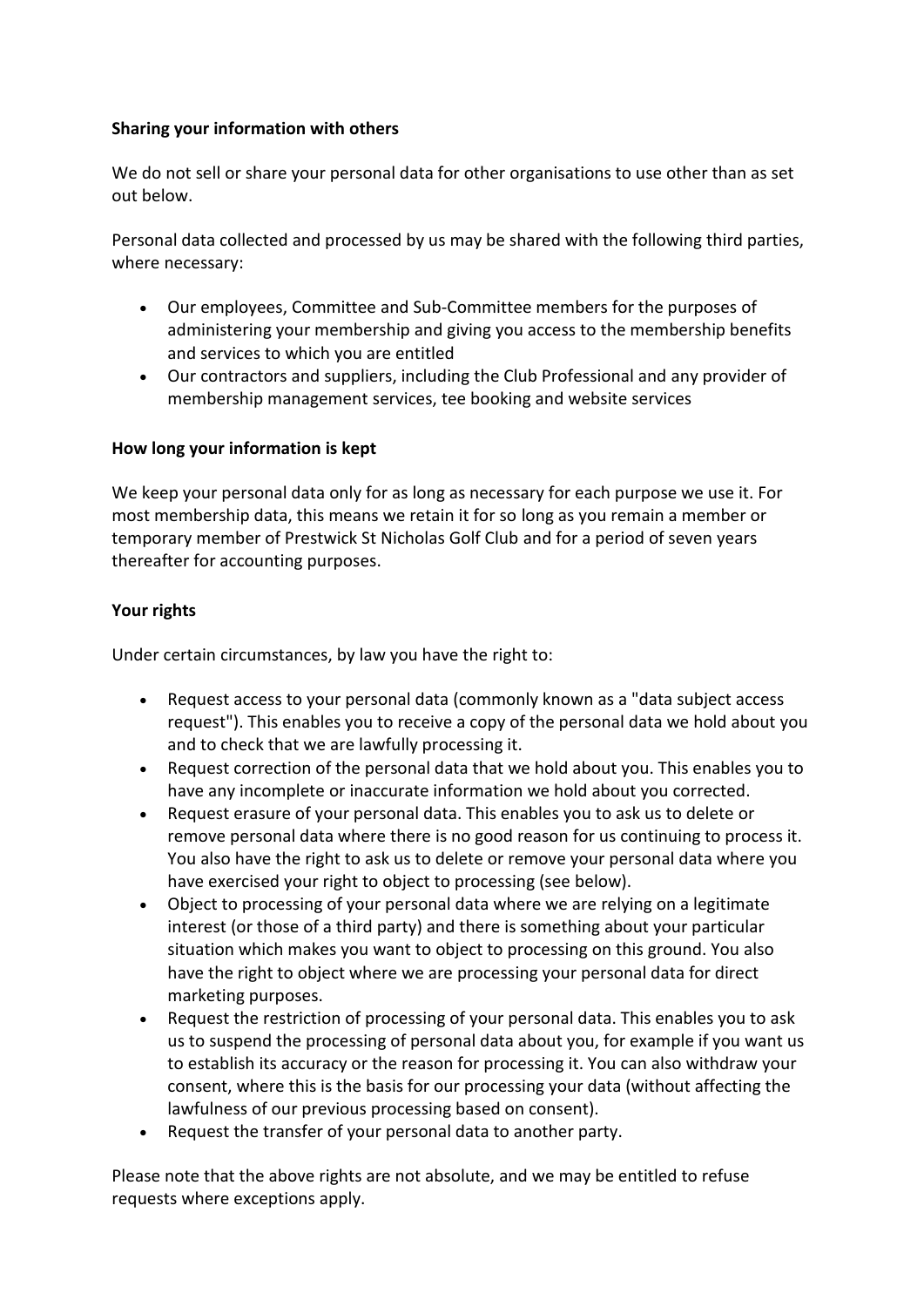#### **How we use collected information**

Prestwick St Nicholas Golf Club collects and uses members' or temporary members' (Users') personal information for the following purposes:

# **To improve our Site**

We continually strive to improve our website offerings based on the information and feedback we receive from you, statistical analysis, market research and site use evaluation

# **To improve customer service**

Your information helps us to more effectively respond to your customer service requests and support needs.

# **To send periodic emails**

The email address users provide will be used to send information e.g. Club Notices, newsletters and information on social functions/ tee time restrictions either requested directly by you or deemed appropriate in accordance with your above consents. If at any time the User would like to unsubscribe from receiving future emails, we include detailed unsubscribe instructions at the bottom of each email.

## **Web browser cookies**

Our website may use "cookies" to enhance User experience. User's web browser places cookies on their hard drive for record-keeping purposes and sometimes to track information about them. Users may choose to set their web browser to refuse cookies, or to alert you when cookies are being sent. If they do so, note that some parts of the Site may not function properly.

# **Third party websites**

Users may find advertising or other content on our Site that link to the sites and services of our partners, suppliers, advertisers, sponsors, licensors and other third parties. We do not control the content or links that appear on these sites and are not responsible for the practices employed by websites linked to or from our Site. In addition, these sites or services, including their content and links, may be constantly changing. These sites and services may have their own privacy policies and customer service policies. Browsing and interaction on any other website, including websites which have a link to our Site, is subject to that website's own terms and policies.

# **Changes to this privacy policy**

Prestwick St Nicholas Golf Club has the discretion to update this privacy policy at any time. When we do, we will post a notification on the main page of our Site, revise the updated date at the bottom of this page. We encourage Users to frequently check this page for any changes to stay informed about how we are helping to protect the personal information we collect. You acknowledge and agree that it is your responsibility to review this privacy policy periodically and become aware of modifications.